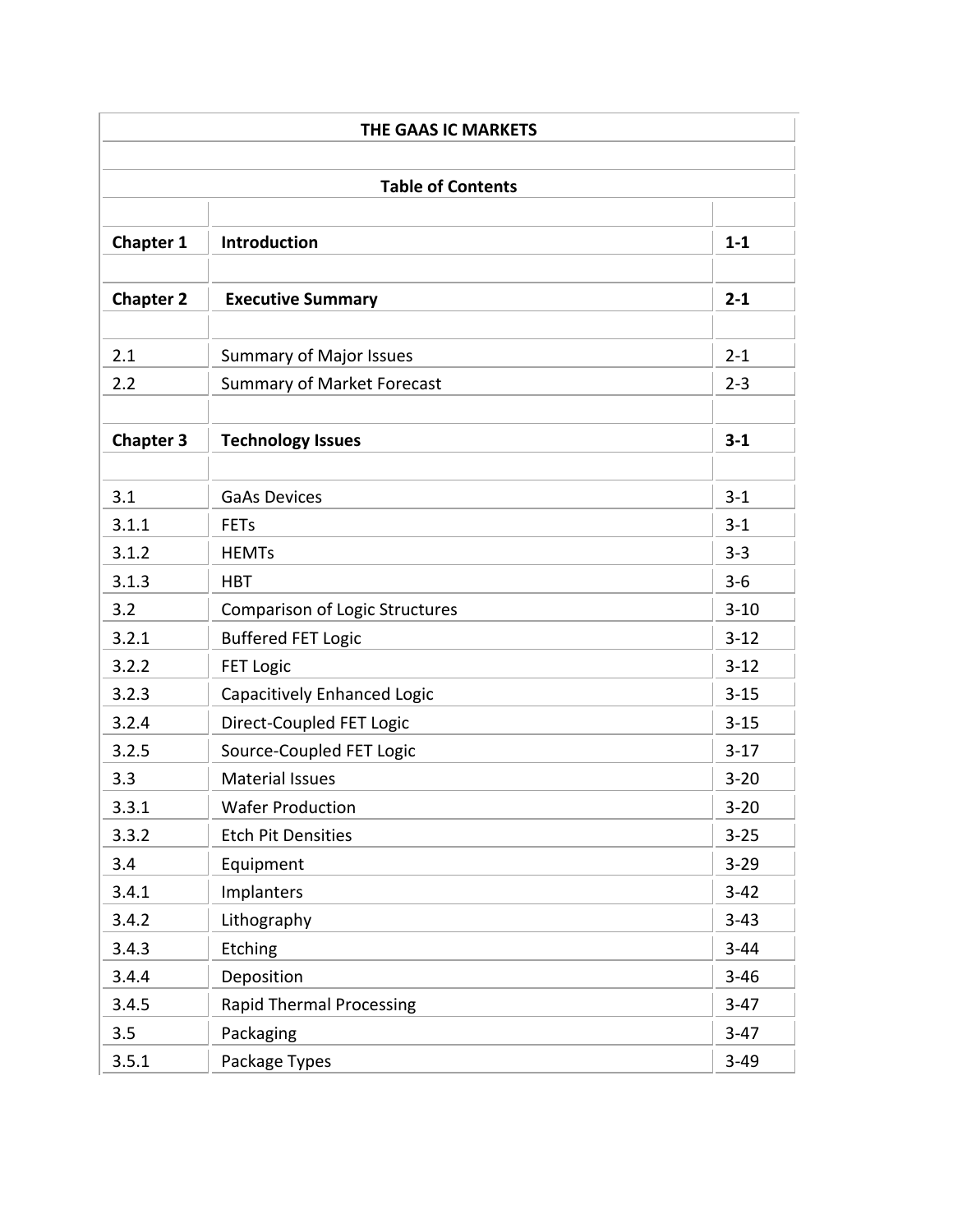| 3.5.2            | <b>Bonding</b>                               | $3 - 51$ |
|------------------|----------------------------------------------|----------|
| 3.6              | <b>Testing</b>                               | $3 - 55$ |
| 3.7              | Design                                       | $3 - 56$ |
|                  |                                              |          |
| <b>Chapter 4</b> | <b>Applications for GaAs ICs</b>             | $4 - 1$  |
|                  |                                              |          |
| 4.1              | Introduction                                 | $4 - 1$  |
| 4.1.1            | The Trend Toward Higher Frequencies          | $4 - 3$  |
| 4.1.2            | Transition from Analog to Digital Modulation | $4 - 3$  |
| 4.1.3            | Discrete Components and Silicon-Based ICs    | $4 - 4$  |
| 4.2              | <b>Markets</b>                               | $4 - 7$  |
| 4.2.1            | <b>Telecommunications Systems</b>            | $4 - 7$  |
| 4.2.2            | <b>Television Systems</b>                    | $4 - 13$ |
| 4.2.3            | Computing                                    | $4 - 14$ |
| 4.2.4            | <b>Data Communications</b>                   | $4 - 15$ |
| 4.2.5            | Automotive                                   | $4 - 20$ |
| 4.2.6            | <b>Automated Test Equipment</b>              | $4 - 22$ |
| 4.2.7            | Military                                     | $4 - 23$ |
|                  |                                              |          |
| <b>Chapter 5</b> | <b>IC Supplier and End-User Issues</b>       | $5-1$    |
|                  |                                              |          |
| 5.1              | Introduction                                 | $5 - 1$  |
| 5.2              | <b>Competing Against Silicon</b>             | $5 - 3$  |
| 5.3              | <b>Competing Against The Japanese</b>        | $5 - 11$ |
| 5.4              | Taiwan's Market Momentum                     | $5 - 11$ |
| 5.5              | Korea's Market Momentum                      | $5 - 13$ |
| 5.6              | <b>Wafer Sizes</b>                           | $5 - 19$ |
| 5.7              | <b>Competing Against SiGe</b>                | $5 - 22$ |
| 5.7.1            | Introduction                                 | $5 - 22$ |
| 5.7.2            | Technology                                   | $5 - 25$ |
| 5.7.2.1          | <b>Strained Silicon</b>                      | $5 - 26$ |
| 5.7.2.2          | <b>Device Manufacturing</b>                  | $5 - 36$ |
| 5.7.3            | Applications                                 | $5 - 38$ |
|                  |                                              |          |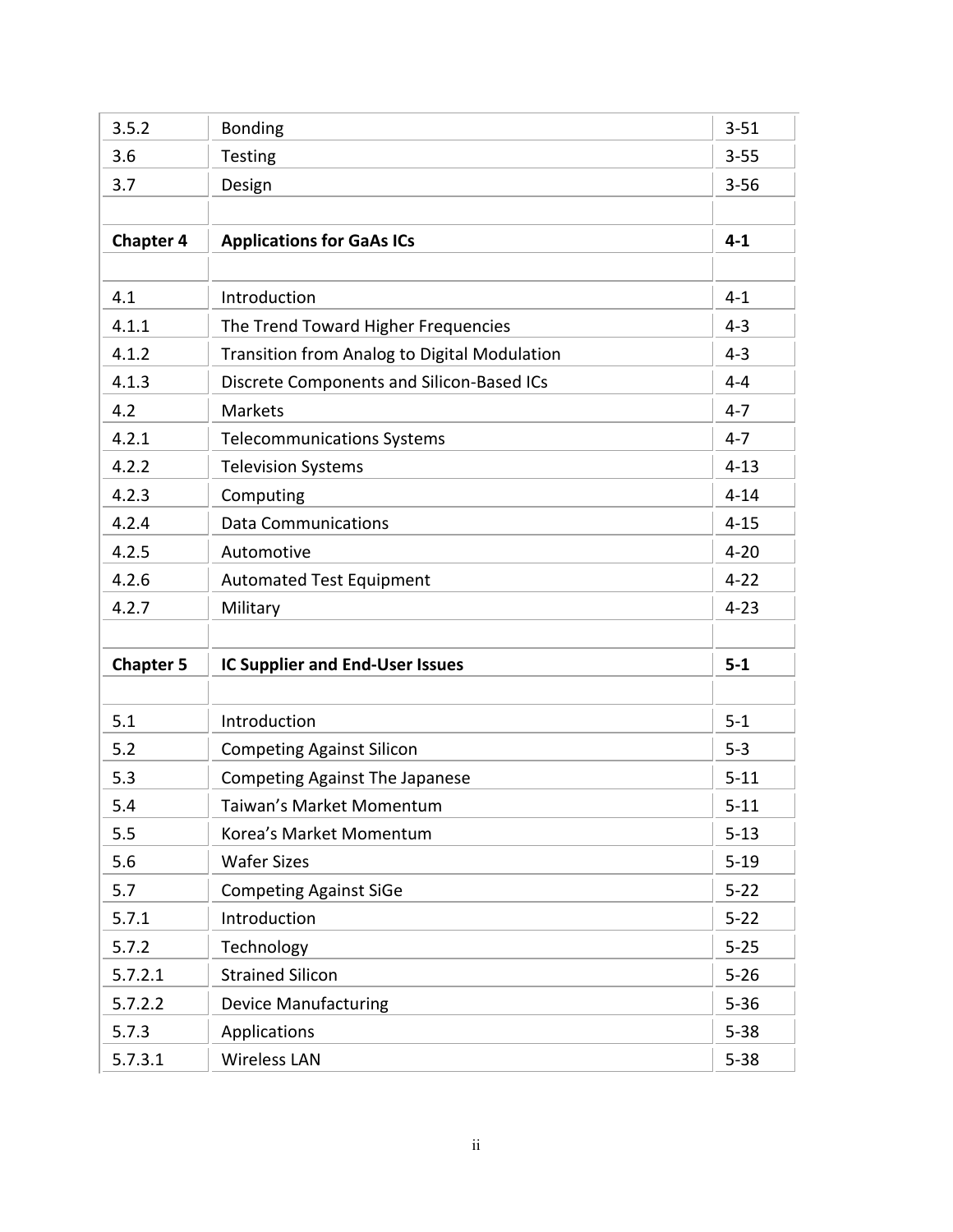| 5.7.3.2          | <b>WiMAX</b>                                              | $5 - 38$ |
|------------------|-----------------------------------------------------------|----------|
|                  |                                                           |          |
| 5.7.3.3          | Bluetooth                                                 | $5 - 39$ |
| 5.7.3.4          | Cellular                                                  | $5 - 39$ |
| 5.7.3.5          | <b>GPS</b>                                                | $5 - 52$ |
|                  |                                                           |          |
| <b>Chapter 6</b> | <b>Market Forecast</b>                                    | $6-1$    |
|                  |                                                           |          |
| 6.1              | <b>Driving Forces</b>                                     | $6-1$    |
| 6.2              | <b>Market Forecast Assumptions</b>                        | $6 - 5$  |
| 6.3              | <b>GaAs IC Market Forecast</b>                            | $6 - 7$  |
| 6.4              | SiGe IC Market Forecast                                   | $6 - 22$ |
| 6.5              | <b>End Application Market</b>                             | $6 - 25$ |
|                  |                                                           |          |
| <b>Chapter 7</b> | <b>Profile of GaAs IC Manufacturers</b>                   | $7-1$    |
|                  |                                                           |          |
|                  | <b>List of Tables</b>                                     |          |
|                  |                                                           |          |
| 5.1              | <b>Cost Comparison for GaAs Structures</b>                | $5 - 8$  |
| 5.2              | A Comparison of SiGe BiCMOS, RF CMOS, and InGaP/GaAs      | $5 - 37$ |
| 6.1              | Worldwide Merchant GaAs IC Market Forecast By Device Type | $6-8$    |
| 6.2              | Worldwide Merchant Market Forecast By Geographical Region | $6 - 11$ |
| 6.3              | Worldwide Merchant Market Forecast By Application         | $6 - 13$ |
| 6.4              | Market Shares of Merchant Participants - 2013             | $6 - 21$ |
|                  |                                                           |          |
|                  | <b>List of Figures</b>                                    |          |
|                  |                                                           |          |
| 3.1              | <b>Schematic of GaAs MESFET</b>                           | $3 - 2$  |
| 3.2              | <b>Schematic of GaAs HEMT Device</b>                      | $3 - 4$  |
| 3.3              | <b>Schematic of GaAs HBT Device</b>                       | $3 - 8$  |
| 3.4              | <b>Schematic of GaAs HBT Device</b>                       | $3-9$    |
| 3.5              | Symbolic Representations of Various GaAs Transistor Type  | $3 - 11$ |
| 3.6              | Schematic of BFL Logic Gate                               | $3 - 13$ |
| 3.7              | Schematic of FETL Logic Gate                              | $3 - 14$ |
| 3.8              | Schematic of CEL Logic Gate                               | $3 - 16$ |